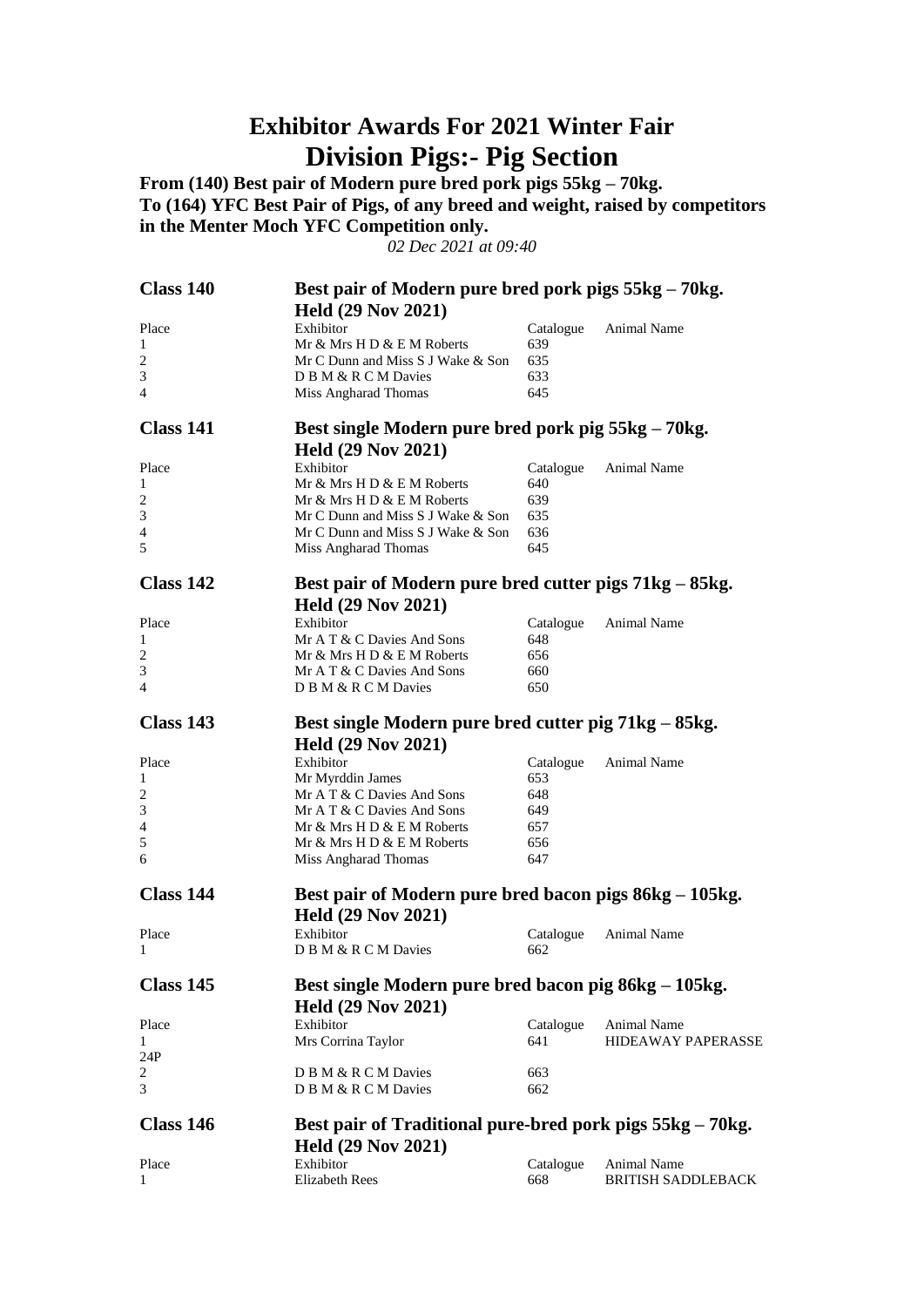| $\sqrt{2}$              | D & L Perkins & Georgiou                                     | 679       |                             |
|-------------------------|--------------------------------------------------------------|-----------|-----------------------------|
| 3                       | Mr Jonathan Furber                                           | 664       |                             |
|                         |                                                              |           |                             |
| Class 147               | Best single Traditional pure-bred pork pig 55kg – 70kg.      |           |                             |
|                         | <b>Held (29 Nov 2021)</b>                                    |           |                             |
| Place                   | Exhibitor                                                    | Catalogue | Animal Name                 |
| 1                       | Mr Jonathan Furber                                           | 678       |                             |
| $\overline{c}$          | <b>Elizabeth Rees</b>                                        | 668       | <b>BRITISH SADDLEBACK</b>   |
| 3                       | <b>Elizabeth Rees</b>                                        | 669       | <b>BRITISH SADDLEBACK</b>   |
| 4                       | D & L Perkins & Georgiou                                     | 680       |                             |
| 5                       | D & L Perkins & Georgiou                                     | 679       |                             |
|                         |                                                              |           |                             |
| Class 148               |                                                              |           |                             |
|                         | Best pair of Traditional pure-bred cutter pigs 71kg – 85kg.  |           |                             |
|                         | <b>Held (29 Nov 2021)</b>                                    |           |                             |
| Place                   | Exhibitor                                                    | Catalogue | Animal Name                 |
| $\mathbf{1}$            | Mr & Mrs H D & E M Roberts                                   | 674       |                             |
| $\overline{c}$          | Elizabeth Rees                                               | 670       | <b>BRITISH SADDLEBACK</b>   |
| 3                       | Mr David Lang                                                | 666       | PFOLLY SUNSHINE             |
| 4                       | Mrs Barbara Warren                                           | 676       | <b>JACQUELINE</b>           |
| (TAMWORTH)              |                                                              |           |                             |
|                         |                                                              |           |                             |
| Class 149               | Best single Traditional pure-bred cutter pig 71kg - 85kg.    |           |                             |
|                         |                                                              |           |                             |
|                         | <b>Held (29 Nov 2021)</b>                                    |           |                             |
| Place                   | Exhibitor                                                    | Catalogue | Animal Name                 |
| 1                       | Mr & Mrs H D & E M Roberts                                   | 674       |                             |
| $\overline{2}$          | Mr & Mrs H D & E M Roberts                                   | 675       |                             |
| 3                       | Mr David Lang                                                | 667       | PFOLLY SUNSHINE             |
| $\overline{4}$          | Elizabeth Rees                                               | 670       | <b>BRITISH SADDLEBACK</b>   |
| 5                       | <b>Elizabeth Rees</b>                                        | 671       | <b>BRITISH SADDLEBACK</b>   |
| 6                       | Mrs Barbara Warren                                           | 676       | <b>JACQUELINE</b>           |
| (TAMWORTH)              |                                                              |           |                             |
|                         |                                                              |           |                             |
|                         |                                                              |           |                             |
| Class 150               |                                                              |           |                             |
|                         | Best pair of Traditional pure-bred bacon pigs 86kg – 105kg.  |           |                             |
|                         | <b>Held (29 Nov 2021)</b>                                    |           |                             |
| Place                   | Exhibitor                                                    | Catalogue | Animal Name                 |
| $\mathbf{1}$            | <b>Elizabeth Rees</b>                                        | 683       | <b>BRITISH SADDLEBACK</b>   |
| $\overline{c}$          | Robbie Lang                                                  | 681       | <b>GLENARIFF BLACK LADY</b> |
| 22                      |                                                              |           |                             |
|                         |                                                              |           |                             |
| Class 151               | Best single Traditional pure-bred bacon pig 86kg – 105kg.    |           |                             |
|                         | <b>Held (29 Nov 2021)</b>                                    |           |                             |
| Place                   | Exhibitor                                                    | Catalogue | Animal Name                 |
| 1                       | <b>Elizabeth Rees</b>                                        | 684       | <b>BRITISH SADDLEBACK</b>   |
| $\overline{\mathbf{c}}$ | Elizabeth Rees                                               | 683       | <b>BRITISH SADDLEBACK</b>   |
| 3                       | Robbie Lang                                                  | 682       | <b>GLENARIFF BLACK LADY</b> |
| 23                      |                                                              |           |                             |
| $\overline{4}$          |                                                              | 681       | <b>GLENARIFF BLACK LADY</b> |
| 22                      | Robbie Lang                                                  |           |                             |
|                         |                                                              |           |                             |
|                         |                                                              |           |                             |
| Class 152               | Best pair of cross-bred Modern or Traditional pork pigs      |           |                             |
| $55kg - 70kg$ .         |                                                              |           |                             |
|                         | <b>Held (29 Nov 2021)</b>                                    |           |                             |
| Place                   | Exhibitor                                                    | Catalogue | Animal Name                 |
| 1                       | Mr Myrddin James                                             | 687       |                             |
|                         |                                                              |           |                             |
|                         |                                                              |           |                             |
| Class 153               | Best single cross-bred Modern or Traditional pork pig 55kg – |           |                             |
| 70kg.                   |                                                              |           |                             |
|                         | <b>Held (29 Nov 2021)</b>                                    |           |                             |
| Place                   | Exhibitor                                                    | Catalogue | Animal Name                 |
| 1                       | Mr Myrddin James                                             | 687       |                             |
| 2                       | Mr Myrddin James                                             | 688       |                             |
| 3                       | Mr A T & C Davies And Sons                                   | 685       |                             |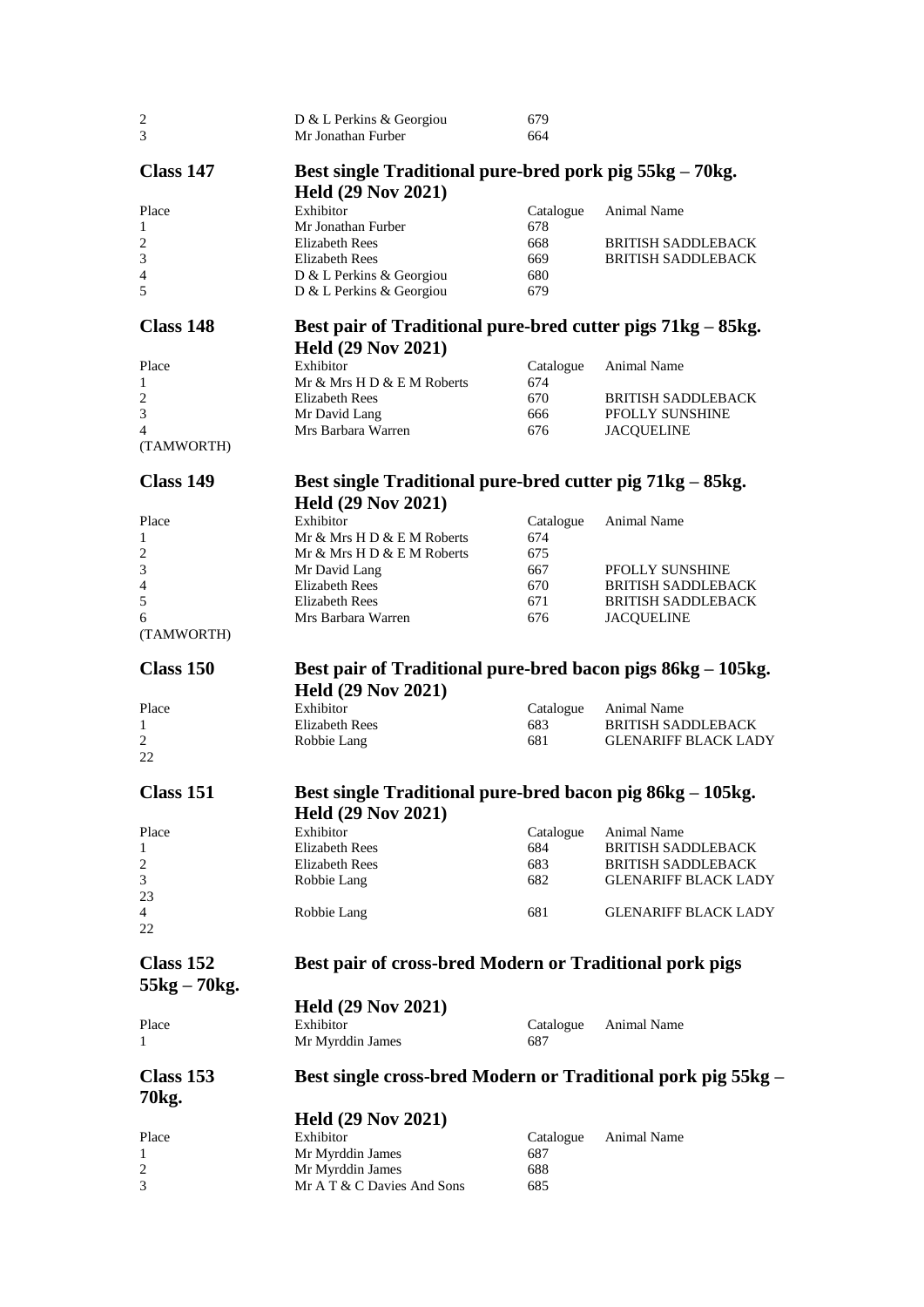| 4                             | IR & A H Lloyd- Jones                                        | 637        |                           |
|-------------------------------|--------------------------------------------------------------|------------|---------------------------|
| Class 154<br>$71kg - 85kg$ .  | Best pair of cross-bred Modern or Traditional cutter pigs    |            |                           |
|                               | <b>Held (29 Nov 2021)</b>                                    |            |                           |
| Place                         | Exhibitor                                                    | Catalogue  | Animal Name               |
| 1                             | Mr Myrddin James                                             | 696        |                           |
| $\overline{\mathbf{c}}$       | Mr Myrddin James                                             | 703        |                           |
| 3                             | D B M & R C M Davies                                         | 694        |                           |
| 4                             | I R & A H Lloyd- Jones                                       | 691        |                           |
| Class 155<br>– 85kg.          | Best single cross-bred Modern or Traditional cutter pig 71kg |            |                           |
|                               | <b>Held (29 Nov 2021)</b>                                    |            |                           |
| Place                         | Exhibitor                                                    | Catalogue  | Animal Name               |
| 1                             | Mr Myrddin James                                             | 697        |                           |
| $\overline{\mathbf{c}}$       | Mr Myrddin James                                             | 696        |                           |
| 3                             | Mr Myrddin James                                             | 703        |                           |
| 4                             | Mr Myrddin James                                             | 704        |                           |
| 5                             | Miss Luned Jones                                             | 693        |                           |
| 6                             | D B M & R C M Davies                                         | 694        |                           |
| Class 156<br>$86kg - 105kg$ . | Best pair of cross-bred Modern or Traditional bacon pigs     |            |                           |
|                               | <b>Held (29 Nov 2021)</b>                                    |            |                           |
| Place                         | Exhibitor                                                    | Catalogue  | Animal Name               |
| 1                             | D B M & R C M Davies                                         | 701        |                           |
| Class 157<br>$-105$ kg.       | Best single cross-bred Modern or Traditional bacon pig 86kg  |            |                           |
|                               | <b>Held (29 Nov 2021)</b>                                    |            |                           |
| Place                         | Exhibitor                                                    | Catalogue  | Animal Name               |
| 1                             | D B M & R C M Davies                                         | 701        |                           |
| Class 158                     |                                                              |            |                           |
|                               | <b>Best Manufacturing Sow Any Breed or Cross</b>             |            |                           |
|                               | <b>Held (29 Nov 2021)</b>                                    |            |                           |
| Place                         | Exhibitor                                                    | Catalogue  | Animal Name               |
| 1                             | Mr A T & C Davies And Sons                                   | 705        | <b>DAINTY GIRL</b>        |
| 2                             | D B M & R C M Davies                                         | 706        |                           |
| 3                             | Mrs Corrina Taylor                                           | 708        | HIDEAWAY MAPLE 514        |
| (LARGE WHITE)<br>4            | D B M & R C M Davies                                         | 707        |                           |
|                               |                                                              |            |                           |
| <b>Class 159</b>              | <b>Supreme Champion Pair of Pigs</b>                         |            |                           |
|                               | <b>Held (29 Nov 2021)</b>                                    |            |                           |
| Place                         | Exhibitor                                                    | Catalogue  | Animal Name               |
| 1                             | Mr & Mrs H D & E M Roberts                                   | 639        |                           |
| 2                             | Mr A T & C Davies And Sons                                   | 648        |                           |
| Class 160                     | <b>Supreme Champion Single Pig</b>                           |            |                           |
|                               |                                                              |            |                           |
|                               | <b>Held (29 Nov 2021)</b>                                    |            |                           |
| Place                         | Exhibitor                                                    | Catalogue  | Animal Name               |
| 1<br>2                        | Mr & Mrs H D & E M Roberts<br>Mr Myrddin James               | 640<br>697 |                           |
|                               |                                                              |            |                           |
| Class 161                     | <b>Highest number of points</b>                              |            |                           |
|                               | <b>Held (29 Nov 2021)</b>                                    |            |                           |
| Place                         | Exhibitor                                                    | Catalogue  | Animal Name               |
| 1                             | Mr Myrddin James                                             | 653        |                           |
| 2                             | Elizabeth Rees                                               | 668        | <b>BRITISH SADDLEBACK</b> |